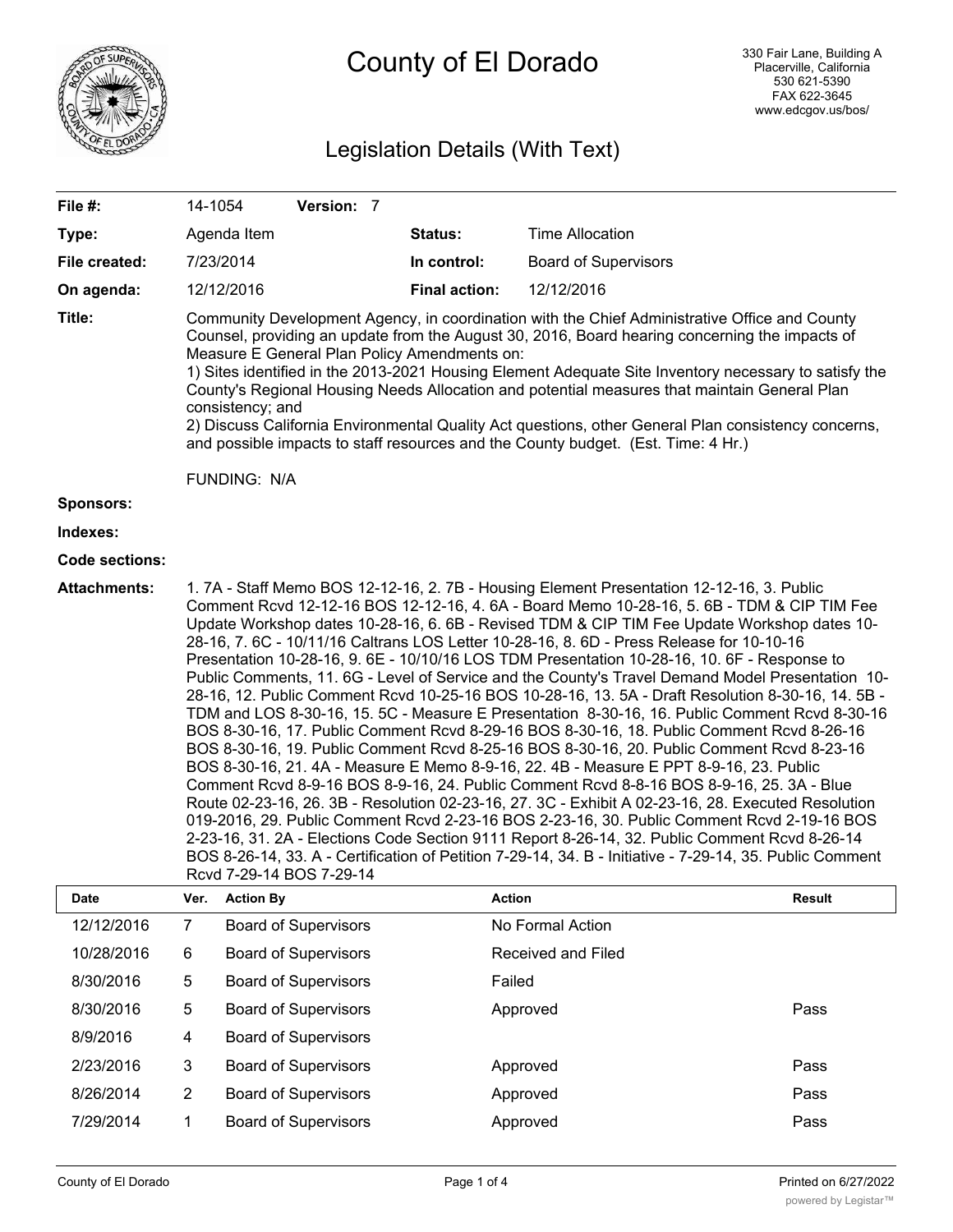Community Development Agency, in coordination with the Chief Administrative Office and County Counsel, providing an update from the August 30, 2016, Board hearing concerning the impacts of Measure E General Plan Policy Amendments on:

1) Sites identified in the 2013-2021 Housing Element Adequate Site Inventory necessary to satisfy the County's Regional Housing Needs Allocation and potential measures that maintain General Plan consistency; and

2) Discuss California Environmental Quality Act questions, other General Plan consistency concerns, and possible impacts to staff resources and the County budget. (Est. Time: 4 Hr.)

## **FUNDING:** N/A

## **DEPARTMENT RECOMMENDATION**

Community Development Agency (CDA), in coordination with the Chief Administrative Office and County Counsel, providing an update from the August 30, 2016, Board hearing concerning the impacts of Measure E General Plan Policy Amendments on:

1) Sites identified in the 2013-2021 Housing Element Adequate Site Inventory necessary to satisfy the County's Regional Housing Needs Allocation (RHNA) and potential measures that maintain General Plan consistency ; and

2) Discuss California Environmental Quality Act (CEQA) questions, other General Plan consistency concerns, and possible impacts to staff resources and the County budget.

## **DISCUSSION / BACKGROUND**

On June 7, 2016, El Dorado County voters passed voter initiative Measure E, ("Reinstate Measure Y's Original Intent - No More Paper Roads"), which became effective on July 29, 2016, ten days after the vote was declared by the Board. Measure E amended General Plan Transportation and Circulation Element Policies TC-Xa, TC-Xf, and TC-Xg.

On August 9, 2016 (Item 1), the Board held a public workshop to discuss options to interpret and implement Measure E, consistent with applicable policies, regulations, and laws. At the conclusion of the workshop, the Board directed staff to return with interpretive guidelines generally in accordance with recommendations in the August 9, 2016, Staff Memorandum (Attachment 4A).

On August 30, 2016 (Item 32), staff returned to the Board with a draft Resolution proposing interim guidelines for interpreting Measure E. One of the Board's directives to staff was to return to the Board with an update and additional information concerning the effects of Measure E on the sites identified in the Housing Element necessary to satisfy the County's RHNA.

Based upon an analysis of the adequate site inventory contained in the County's Housing Element of the General Plan prepared by staff and discussed further in this Report, it was determined that the Measure E amendments may create potential regulatory barriers and economic constraints in meeting the County's RHNA. California Government Code Section 65863 requires an inventory of adequate sites available to meet the RHNA to be maintained throughout the planning period. In addition, Government Code Section 65913.1 imposes a duty on local government bodies, in exercising their zoning authority and revising their housing elements, to designate and zone sufficient vacant land for residential use with appropriate standards. The attached Staff Memorandum [Attachment 7A] provides additional background and discussion of Measure E's potential effects on the General Plan Housing Element and the County's RHNA. Measure E's impact on other General Plan Elements are summarized in Exhibit B.

The August 30, 2016, Board action included questions on CEQA, General Plan consistency, and the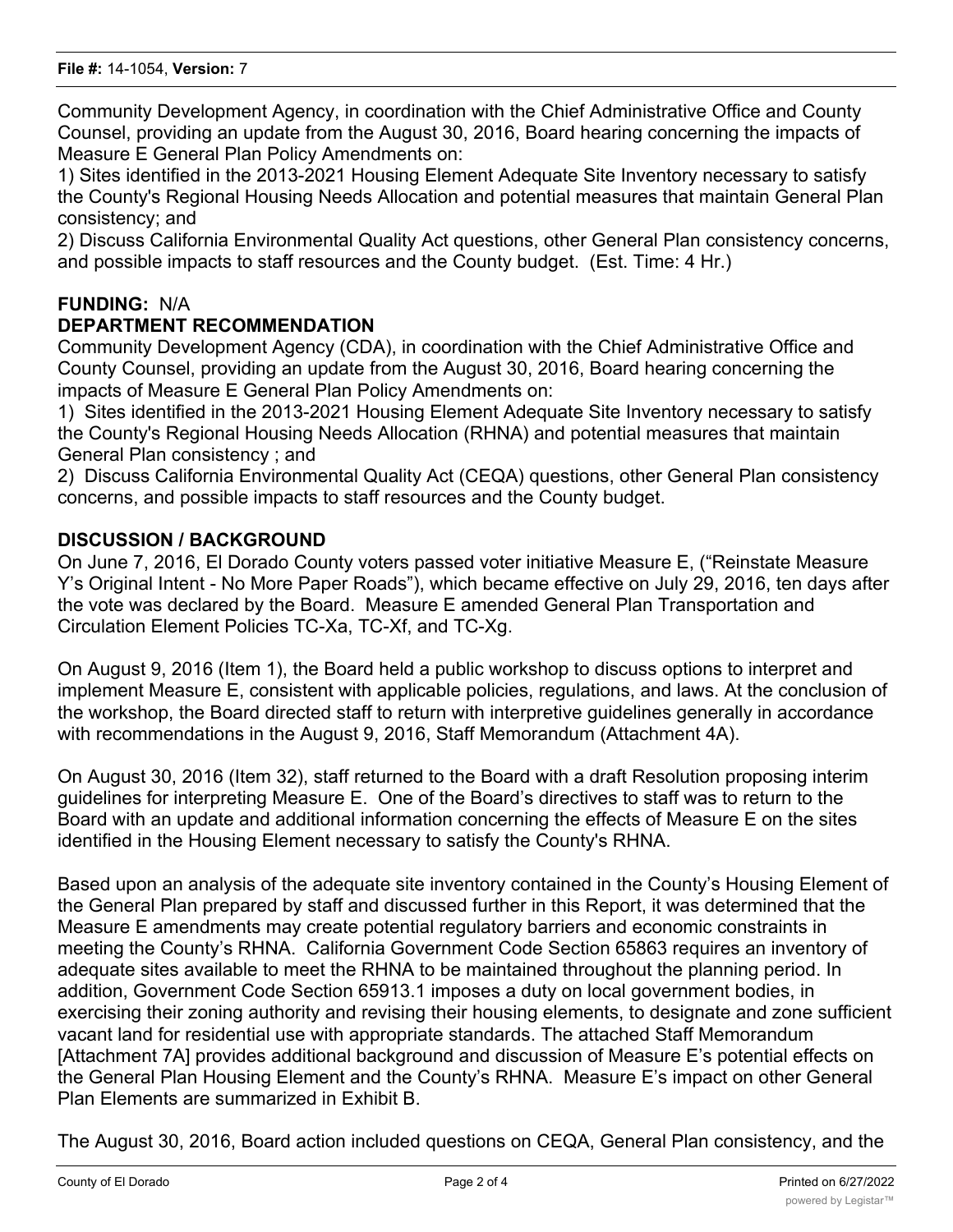potential impact on staff resources and the County budget.

CEQA is a State law that requires the disclosure of environmental impacts of a project. In the case of the previously proposed interpretation of Measure E presented on August 30, 2016, there would be no environmental impacts and the adoption of the interpretations could be deemed exempt from CEQA pursuant to Section 15061(b), because CEQA only applies to projects that have the potential to significantly effect the environment.

The County has a responsibility to adopt and maintain a General Plan that meets State planning requirements and balances local policies of land use, economics, social, and environmental issues. Measure E amended General Plan Transportation Element Policies and may have consequences that affect the implementation of other General Plan goals and objectives.

The Board inquired about the impact from Measure E on the County budget. There are few factors at this time by which to gauge the impact on the County budget, and most significant impacts could result from future staff work. CDA has identified approximately \$100,000 in staff labor hours in the review and implementation of Measure E, through August 30, 2016. Although not as significant, similar costs were borne by the CAO and County Counsel offices.

It is recommended that the Board consider the options provided, as well as any other options not included here, and provide direction to staff regarding the Board's preferences for next steps as they relate to the Housing Element. Following the Board's discussion and consideration of Measure E implementation avenues for General Plan Housing Element consistency and, with Board direction, staff will return to the Board with information regarding the requirements to implement the Board's direction including, but not limited to: estimated staff resource requirements, estimated cost and budget impact, and estimated timeline. This may include amendments to County adopted plans, ordinances, programs, and environmental review, if required.

## **ALTERNATIVES**

N/A

#### **OTHER DEPARTMENT / AGENCY INVOLVEMENT** N/A

## **CAO RECOMMENDATION**

Consider options and provide direction to staff, as necessary.

## **FINANCIAL IMPACT**

There is no immediate or direct fiscal impact to the County resulting from the proposed discussion. Possible impacts to staffing resources and related budget impacts will be assessed based on direction provided to staff.

## **CLERK OF THE BOARD FOLLOW UP ACTIONS**

Receive and file Staff Memorandum

## **STRATEGIC PLAN COMPONENT**

Good Governance - Measure E Amendments to General Plan TC-X policies potentially constrains the County's ability to meet the statutory requirements (i.e., rule of the law) to accommodate the County's fair share of the RHNA and maintain adequate sites for multi-family development at all income levels.